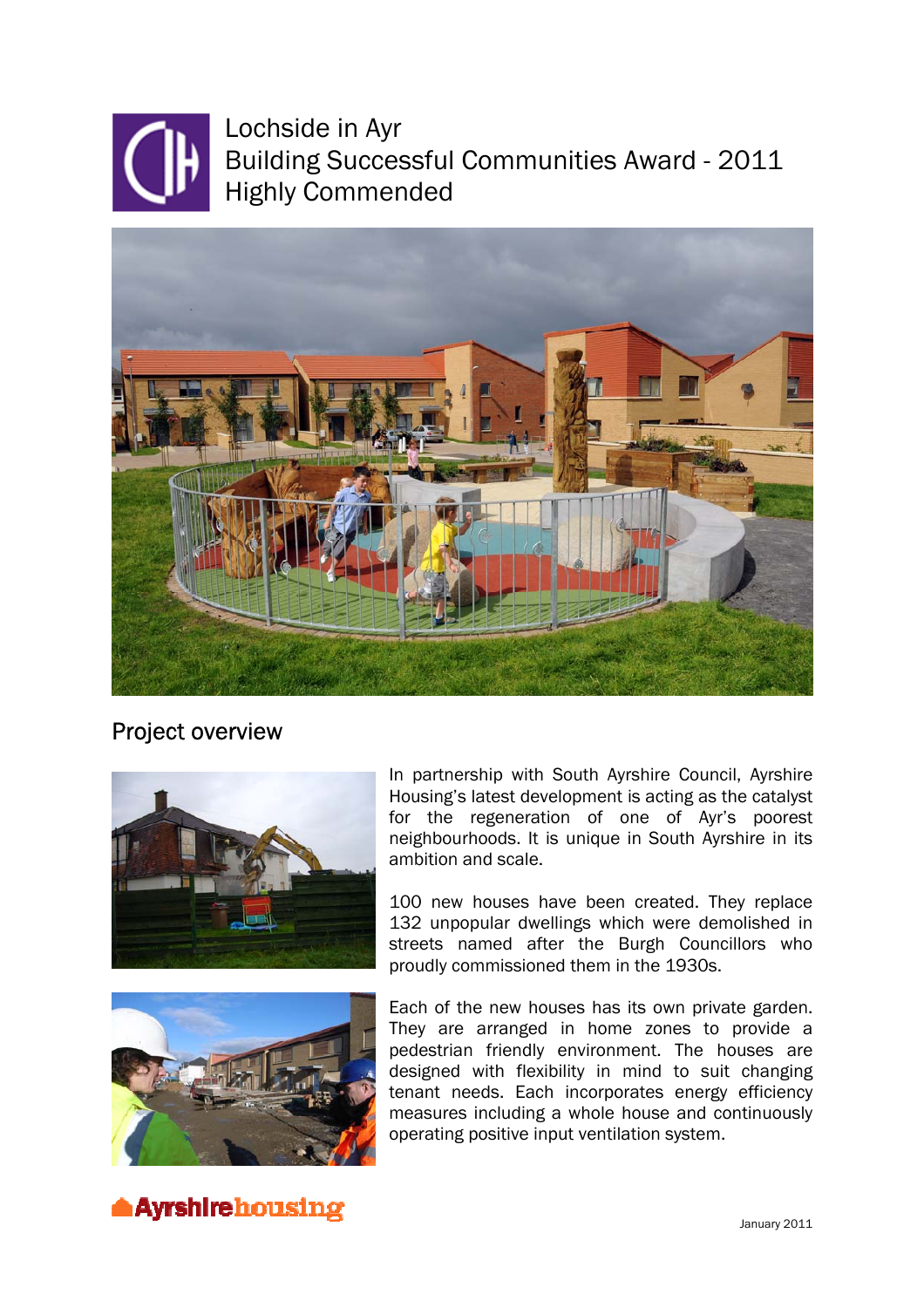

Alongside Ayrshire Housing's new build, South Ayrshire Council has embarked on a major programme of improvement works in the surrounding streets. This is being done using the same consultants and contractor to ensure design integration and local economic spin-offs.

The Council has piloted an approach to remodelling an unpopular block type which is also found beyond the core demolition area.



The project is about more than just housing. It aims to ensure that the impact of an initial £18 million investment in the new build and refurbishment extends to the wider Lochside community. The People and Place initiative managed by local social enterprise Aspire2gether (formerly Ayrshire Initiatives) has developed an exciting series of projects to give the community a real say not just in Ayrshire Housing's plans but also the Council's investment in the surrounding streets.

It is hoped that this will be the springboard to sustained community influence on the quality of their neighbourhood. Community projects include:

- $\triangleright$  the common spaces project: a series of placemaking sessions have mapped out a strategy for public spaces in Lochside.
- $\triangleright$  community arts: an early action was a community produced film in which local residents – young and old – spoke of their aspirations for Lochside.
- $\triangleright$  changing Lochside: Local residents have been making their own record of the changes being wrought by the redevelopment using digital cameras and other media. A series of local exhibitions has highlighted their work.
- $\triangleright$  representative residents' groups: All the activities of the Initiative focus on the active involvement of local people of all ages. We are supporting the newly established New Lochside Tenants and Residents Association to develop community capacity and take forward a programme of activities including the redevelopment of open spaces and organising community events such as summer fun days.
- $\triangleright$  youth projects: this is a partnership with the Lochside Learning Centre. This project is multi-media focused and runs workshops for young people with the aim of developing and maintaining a youth website, devising and producing film and recording young people's experiences of living in the area. It is learning focused mixed with fun. It aims to encourage positive attitudes to learning. It also works closely with the local primary school to organise activities connected with the regeneration process for P7 pupils.

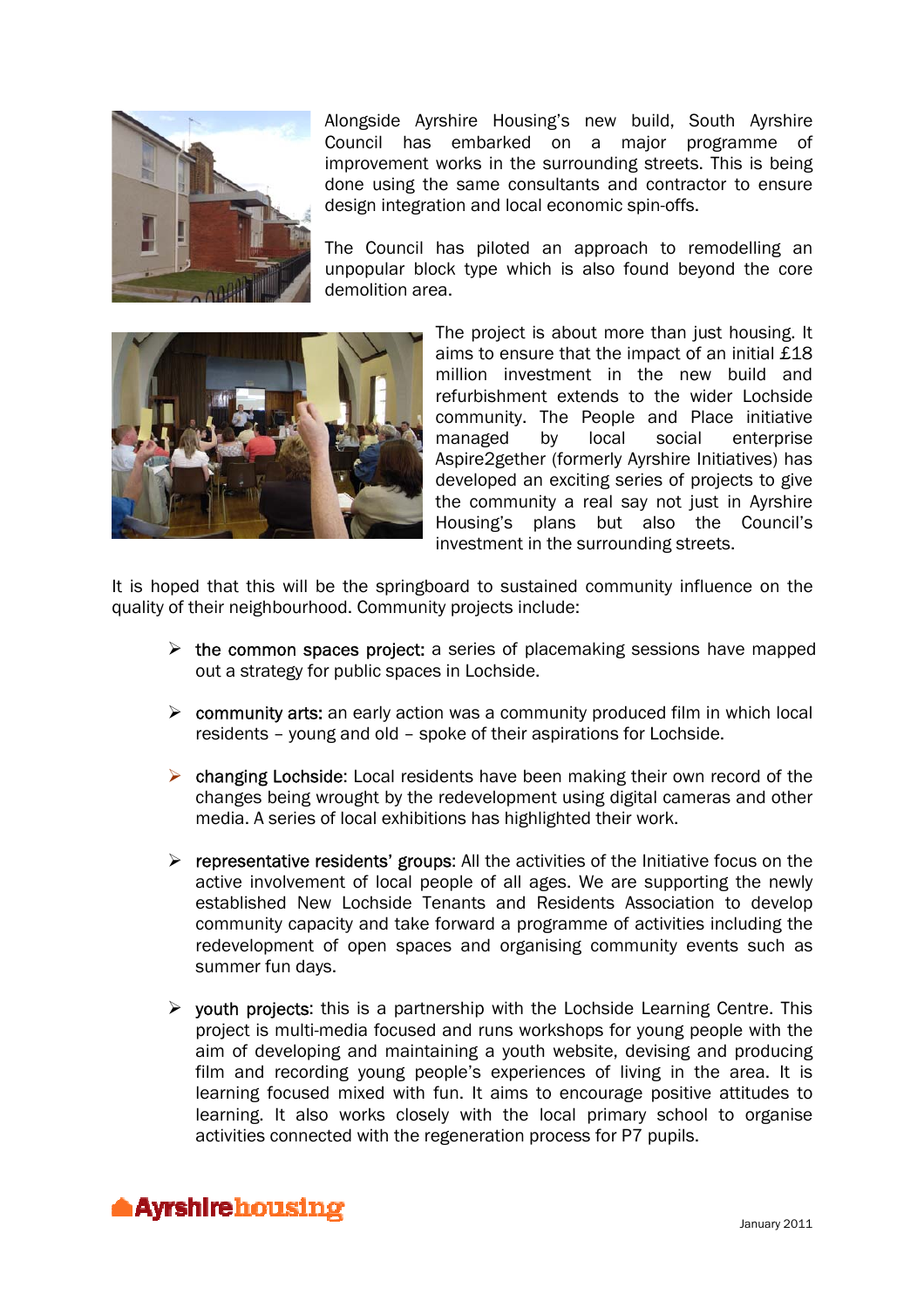$\triangleright$  Access Construction: Additional Wider Role funding extended the longstanding housing association sponsored Access Construction Ayrshire training project to Lochside. This resulted in the recruitment of 5 local young adults into long term traineeships.



## Improved quality and mix of homes



Despite being in one of the 5% most deprived areas in Scotland, Lochside has generally low levels of empty or difficult to let properties, and surprisingly high levels of owneroccupation due to the long-term effect of the right to buy. Indeed, the Council is now a minority landlord in north Ayr as a result of this process. This context has conditioned the physical regeneration objectives within two inter-related components:

Firstly, the demolition of 132 unpopular houses and their replacement with 100 new houses for rent within three streets which had become extremely unpopular due to outmoded house-types and a poor environment. There was a particular concentration of crime coupled with low levels of community engagement. A range of management initiatives such as a local lettings scheme and community clean-ups had failed to overcome the underlying problems.

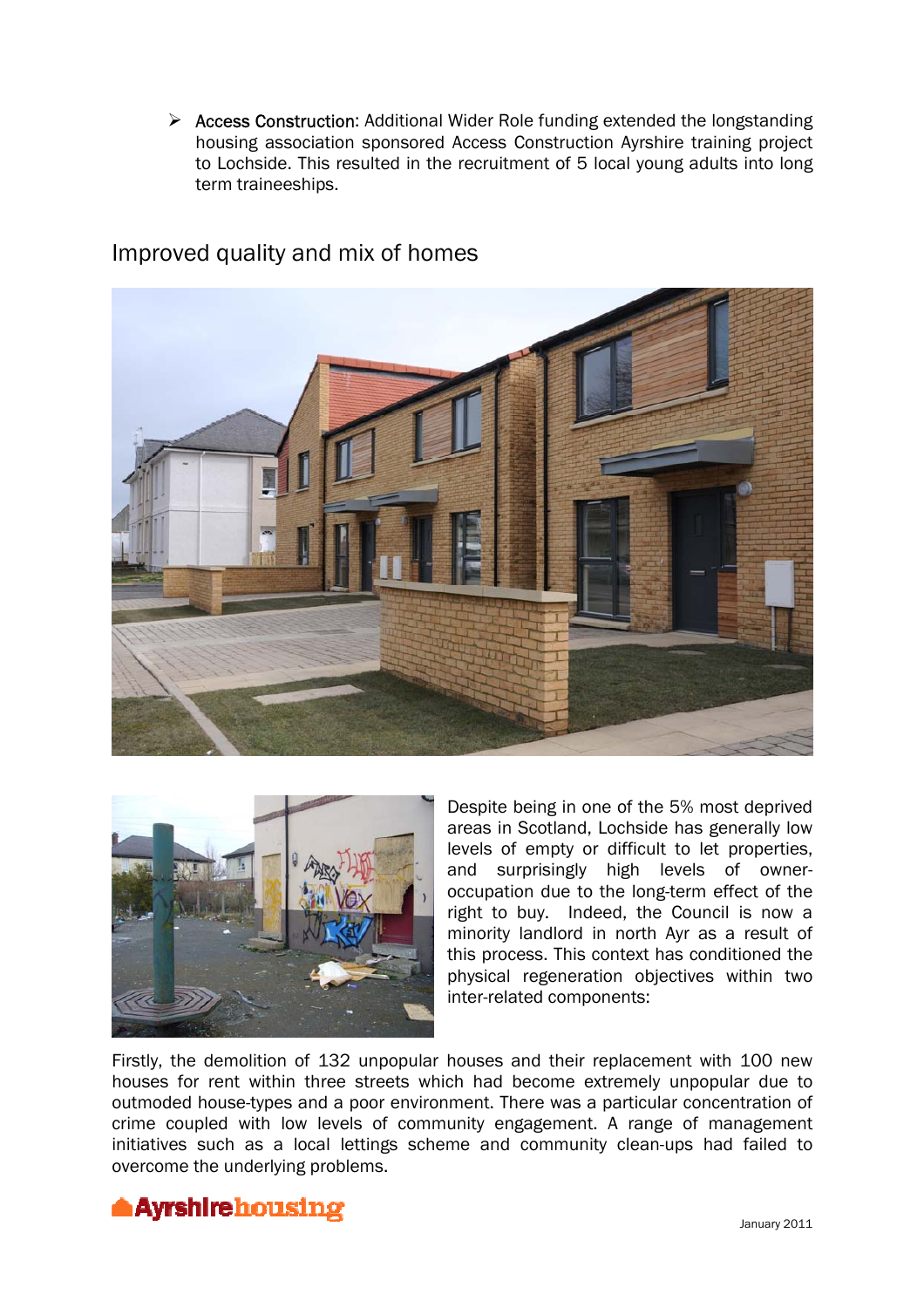In November 2005, the Council agreed to consult on the demolition and replacement of the houses in these streets. There was widespread local support for the proposals and following analysis of the feedback, it was agreed to pursue the demolition of 132 houses rather than the 60 originally envisaged. This allowed for a more coherent strategy with regard to tackling the least popular house types.



In less than five years, the area has been transformed into a series of home zones. Each of the 100 new houses has its own private garden and car parking. A wide range of housing needs is accommodated including through several dedicated wheelchair houses.

The new build component cost £13 millions including demolition costs. It has been supported by Scottish Government grants of

£8.5 millions.

As originally approved for funding, 25 of the houses were earmarked for sale. These were all converted to affordable renting prior to their completion due to the general collapse in house sales. It should be noted that "tenure diversification" was not a key objective of the project but had rather been introduced as pragmatic response to Government funding priorities. As noted above, there is already a well established owner-occupier sector which operates at entry levels at or below the prices of shared equity new build. Lochside also benefits from the high levels of demand for rental accommodation in the wider Ayr and Prestwick catchment areas.



The second physical element has been a £5 million programme of refurbishment and environmental improvements in the surrounding streets by South Ayrshire Council and individual owner-occupiers. This has included testing the effectiveness of radically remodelling an 8 in a block type which is peculiar to this part of Ayr.

To ensure as much integration of the two elements as possible the same design and contractor team has been used by Ayrshire Housing and South Ayrshire Council. The team has been led by Gordon Fleming of Ayr based architects ARP. Gordon was selected on the basis of his extensive experience of community focused design following his winning of an international competition for a major project in Ballymun, Dublin.

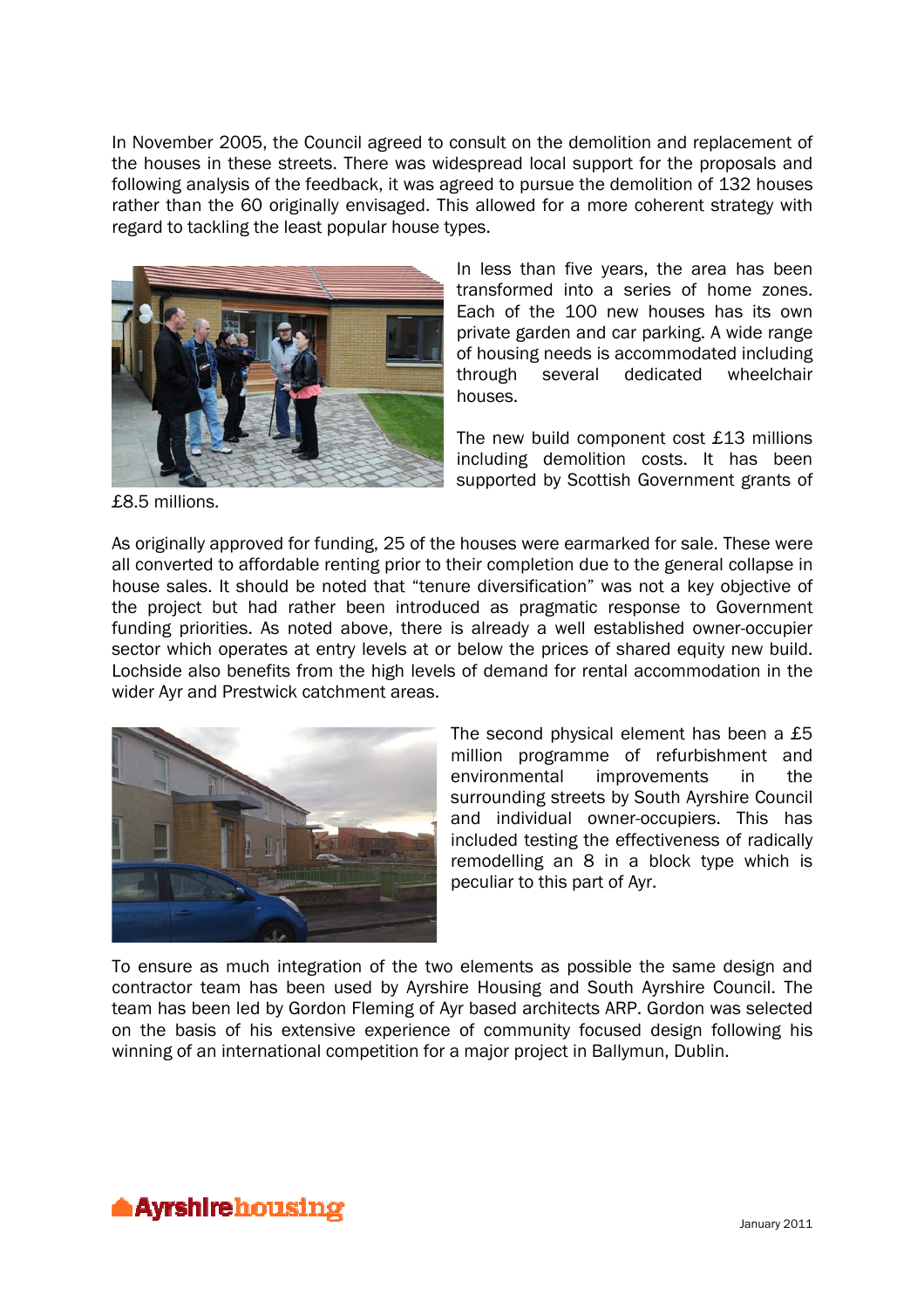# Developing a sense of place

The project was the subject of extensive individual and community consultation to ensure



the finalised housing and layouts met their aspirations. Individual sessions with residents were held at a dedicated project base about their housing options. In addition, they have been given a real say in the design of their new or refurbished home. Tenants returning to a new build house each had an individual consultation with architect Gordon Fleming. They could choose between different layout options for their new home and pick its location in the new layout.

With its dedicated community workers, the Lochside People and Place Initiative has taken a proactive and intensive approach to engaging with local residents, supporting them to play an increased role in their neighbourhood and the wider north Ayr area. The initiative aims to build a stronger more involved community which will promote the ongoing development of the neighbourhood beyond the immediate areas of physical renewal.

The initiative through public meetings and newsletters has supported the creation of the New Lochside Tenants and Residents Association. This is constituted "to organise and act to improve the living conditions, community facilities and services for the tenants and residents of Lochside". The initiative has provided ongoing support including capacity building training for its members. It has organised a number of gala and fun days as well as underpinning the following project areas:

Open spaces: Greenspace Scotland led on workshops to evaluate the potential of local



open spaces. These helped to set community led briefs for two open spaces in the new development and for one site identified in the established residential area. This led to detailed designs being drawn up for the three areas. In one, local primary school pupils helped to design the railings and in another specially commissioned chainsaw sculptures were inspired by a youth group.

Community arts: An initial statement of local opinion and demands was contained in a short film, "Lochside People and Place" made with the assistance of local teenagers by Fablevision. Its premier in June 2007 was an early milestone in the regeneration process. Their enthusiasm has been maintained since then in a series of multi-media workshops.

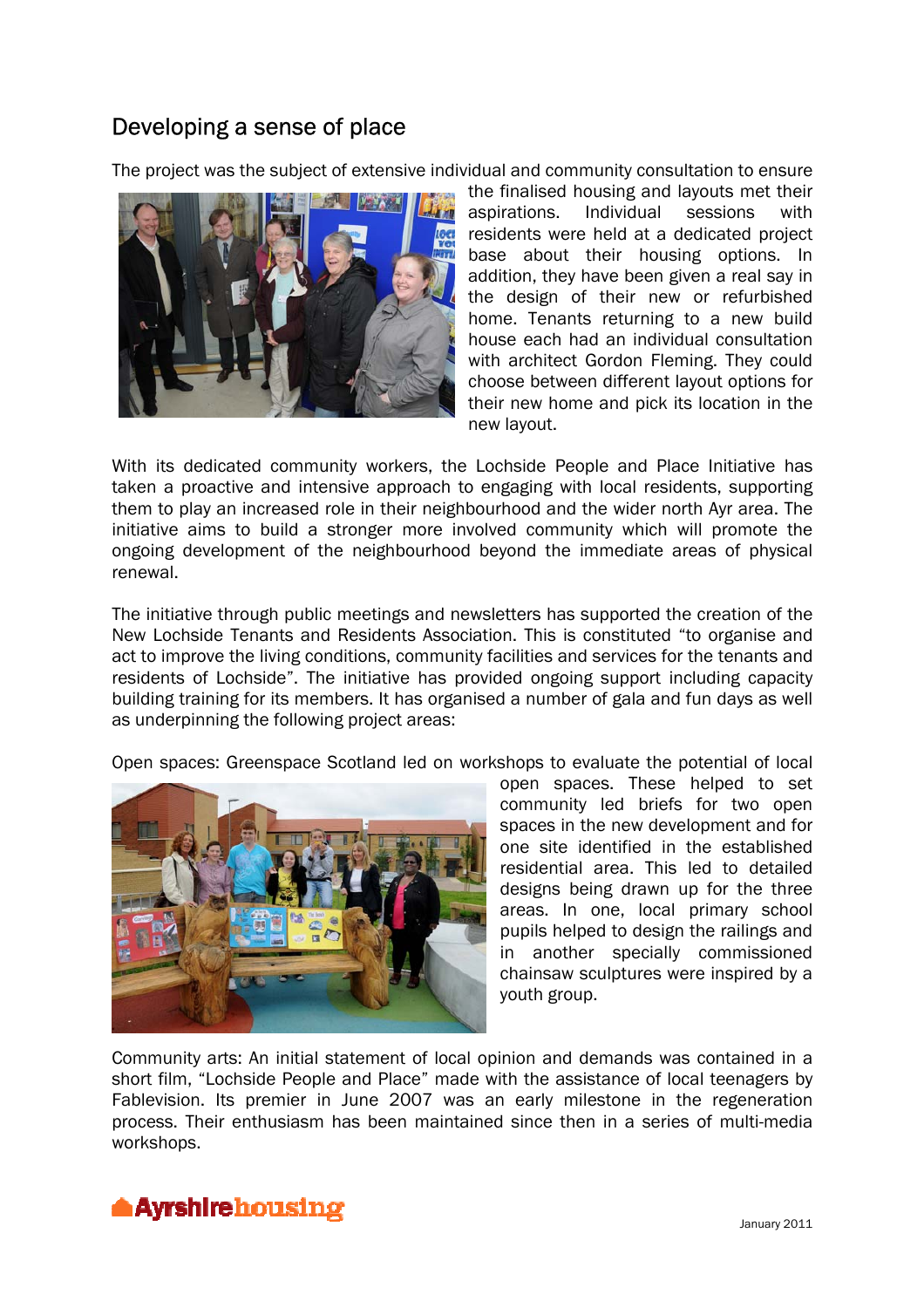Recording Project: Local residents have been able to borrow digital cameras to record everyday life during the demolition and rebuilding. It is hoped that it will not only foster



individual initiative but also encourage a critical view of their immediate environment. A professional photojournalist has helped residents to develop their photographic and presentation skills. A well attended photographic exhibition was held in February 2008 at the end of the demolition phase. This has been followed up with a major retrospective exhibition in the local community centre in November 2010. The recording project has also been showcased with enthusiastic resident involvement at the CIH's 2009 and 2010 Scottish conferences.

#### Contribution to broader local regeneration



A key goal of the project has been for it to be stimulus to positive physical and social benefits in the rest of the Lochside neighbourhood. This why the community engagement aspects described above have always had a much wider geographic focus that the streets subject to physical renewal.



The success of the Council's initial upgrading and remodelling schemes have created demands for similar projects in the vicinity. As a result, a £4 millions major remodelling of maisonette blocks in nearby streets is now well underway.

With regard to generating local opportunities for jobs, training and education many of the community engagement activities have been intended to increase personal confidence and capacity. An example

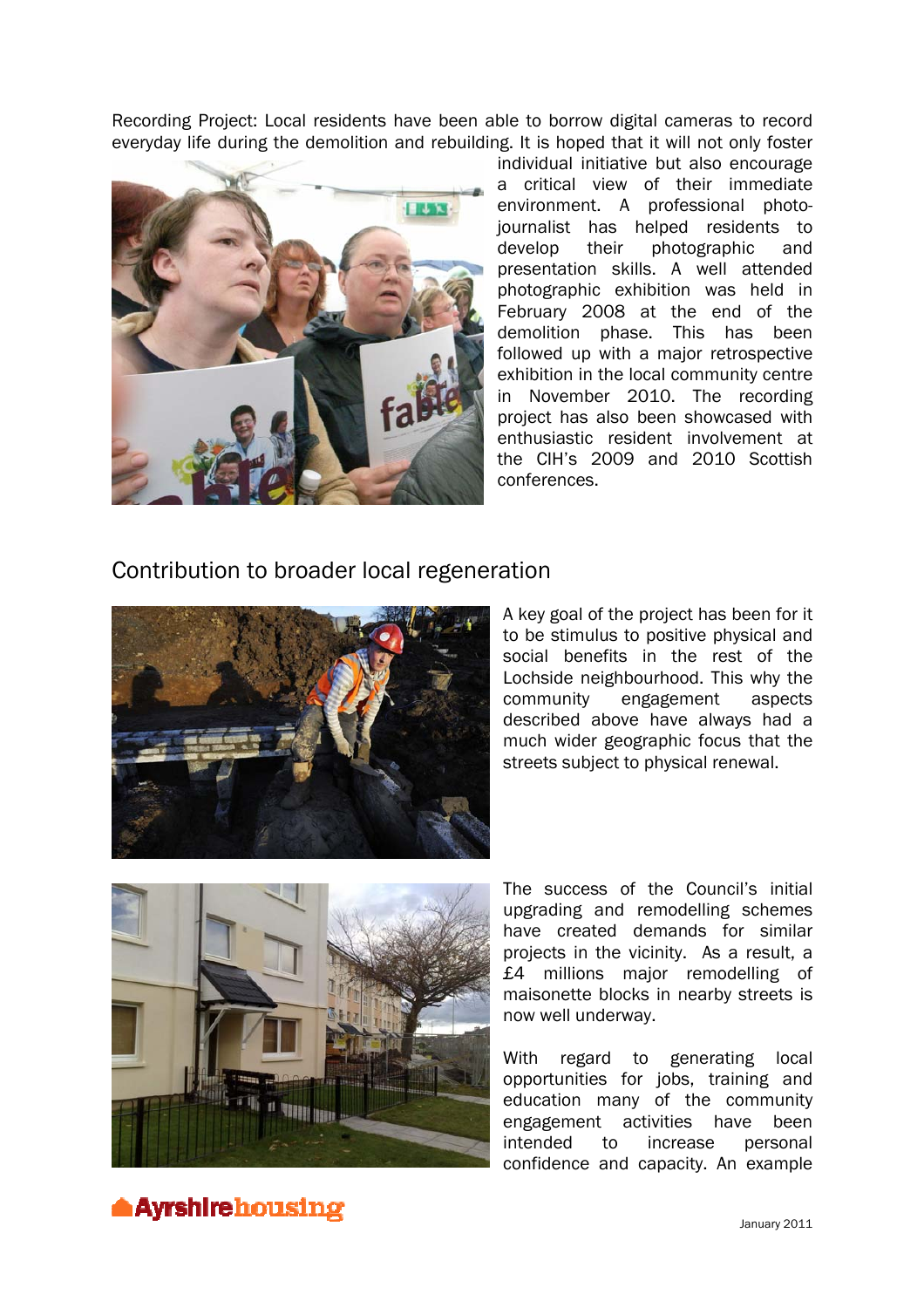here is the ongoing skills training for participants in the residents' association.

The work with young people has a significant educational component. This has included:



- Supported the delivery of a multi-media youth club targeted at 11 to 16 year olds one evening a week.
- Supported a summer holiday club focusing on multi-media activities.
- Trips to other multi-media projects to encourage peer learning.
- Work with the local school and the building contractor to plan and deliver a competition for P7 pupils on the theme of site safety.

More directly in terms of creating local job opportunities, Ayrshire Housing has with Wider Role funding been able to lever in 5 long-term training posts into the building contracts Ashleigh (Scotland) Ltd secured from the association and the Council. This is as part of the successful Access Construction Ayrshire project that Aspire2gether delivers for a consortium of Ayrshire housing associations led by Ayrshire Housing.

## Evidence of partnership working



Partnership working has underpinned the initiative from the very beginning with the community very much at the centre. The project was kicked of as a result of informal discussions between local tenant activists and Councillors, and key officials from South Ayrshire Council and Ayrshire Housing regarding the future of the three streets. Immediately, following the first meeting, Ayrshire Housing commissioned Gordon Fleming at ARPL to produce some concept

sketches. These had the effect of showing the potential of new build allowing the Council to crystallise its approach to regeneration in a matter of months. The project was then developed by a partnership board consisting of all the local councillors, community representatives as well as officials from the Council, Ayrshire Housing and Aspire2gether.



As the project progressed, the partnership approach was extended to Communities Scotland (the Scottish Government's then regeneration arm) with regard to both capital funding through Housing Estates Regeneration Fund (HERF) and Housing Association Grant, and revenue support through the Wider Role fund.